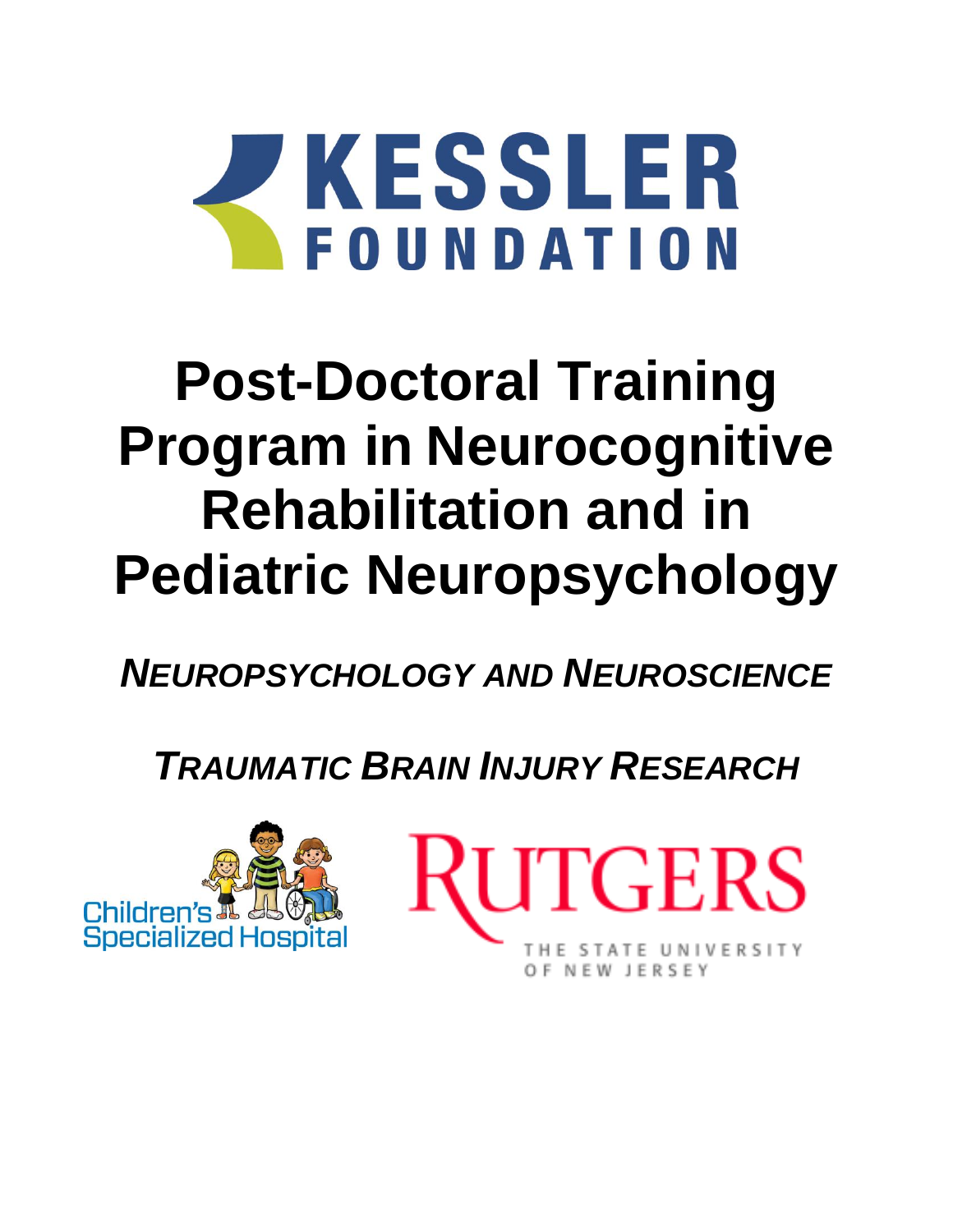# **TABLE OF CONTENTS**

| <b>APPLICATION PROCESS</b>                             | 3              |
|--------------------------------------------------------|----------------|
| APPLICANTS                                             | 3              |
| <b>APPLICATION INSTRUCTIONS</b>                        | 3              |
| <b>OVERVIEW OF THE PROGRAM</b>                         | $\overline{4}$ |
| <b>KESSLER FOUNDATION OVERVIEW</b>                     | $\overline{4}$ |
| THE NEUROPSYCHOLOGY AND NEUROSCIENCE LABORATORY        | 5              |
| <b>TRAUMATIC BRAIN INJURY LABORATORY</b>               | 5              |
| <b>ACTIVE RESEARCH AREAS</b>                           | 6              |
| <b>CURRENT SCIENTIFIC STAFF</b>                        | $\overline{7}$ |
| <b>PROGRAM STRUCTURE</b>                               | 8              |
| <b>DIDACTIC CURRICULUM</b>                             | 8              |
| <b>CLINICAL ACTIVITIES</b>                             | 8              |
| <b>SUPERVISION</b>                                     | 8              |
| <b>BENEFITS AND STIPEND</b>                            | 9              |
| <b>MENTORSHIP</b>                                      | 9              |
| <b>RESOURCES</b>                                       | 10             |
| <b>COLLABORATIONS</b>                                  | 12             |
| <b>COLLABORATING DEPARTMENTS AT RUTGERS UNIVERSITY</b> | 12             |
| <b>COLLABORATING CENTERS</b>                           | 13             |
| <b>RESEARCH COLLABORATORS</b>                          | 14             |
| <b>ADDITIONAL INFORMATION</b>                          | 14             |
| <b>FORMER RESEARCH FELLOWS AND CURRENT PLACEMENT</b>   | 14             |
| <b>SAMPLE OF PUBLICATIONS</b>                          | 15             |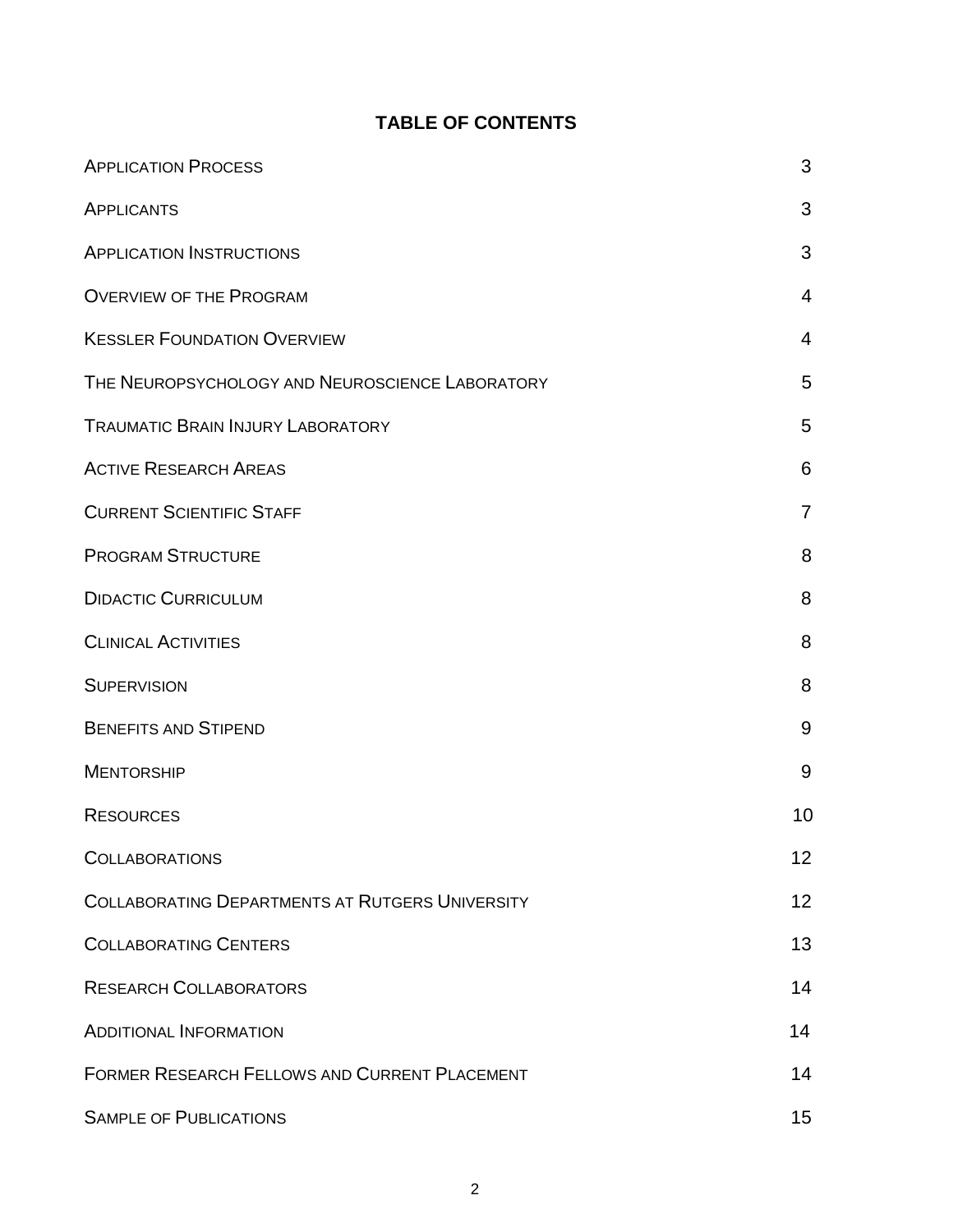## POST-DOCTORAL TRAINING PROGRAM IN NEUROCOGNITIVE RESEARCH

# **APPLICATION PROCESS**

The initial application involves submitting a cover letter detailing your research and clinical interests, background, and training, as well as copies of your CV, graduate transcript, and representative publications or manuscripts. Following review of the completed application, appropriate candidates will be contacted and invited for a formal interview.

## **Applicants**

- Ph.D., M.D.- Doctoral degree should be in a field relevant to neuropsychology or cognitive neuroscience. Ph.D. candidates planning dissertation research on topics relevant to neuropsychology/neuroscience are also encouraged to apply. Dissertation defense must be completed prior to beginning fellowship.
- Citizen or non-citizen national of the U.S. or lawful permanent U.S. resident.
- Excellent academic record.
- Research experience: Ph.D. candidates should be proficient in basic research skills. Strong candidates will have either publications or publishable theses. M.D. candidates should have experience with research at least on the basis of an initial project.
- An expressed interest in pursuing a career in neuropsychology, cognitive neuroscience or rehabilitation, particularly an academic or research career.

## **Application Instructions**

In order to apply, please submit the following materials:

- 1. cover letter detailing research and clinical interests, background, and training
- 2. CV
- 3. three letters of recommendation
- 4. copy of graduate program transcripts
- 5. copies of publications or manuscripts that illustrate your research work

Please send your application materials to the address below:

Nancy D. Chiaravalloti, Ph.D. Director, Neuropsychology & Neuroscience and Traumatic Brain Injury Research Kessler Foundation 120 Eagle Rock Dr., Suite 100 East Hanover, NJ 07052 phone: (973) 324-8440 fax: (973) 386-1361 e-mail: [nchiaravalloti@kesslerfoundation.org](mailto:nchiaravalloti@kesslerfoundation.org)

If at any time during this application process, you have any questions or need further information please do not hesitate to call or e-mail Dr. Chiaravalloti. Visit us at [http://www.kesslerfoundation.org](http://www.kesslerfoundation.org/)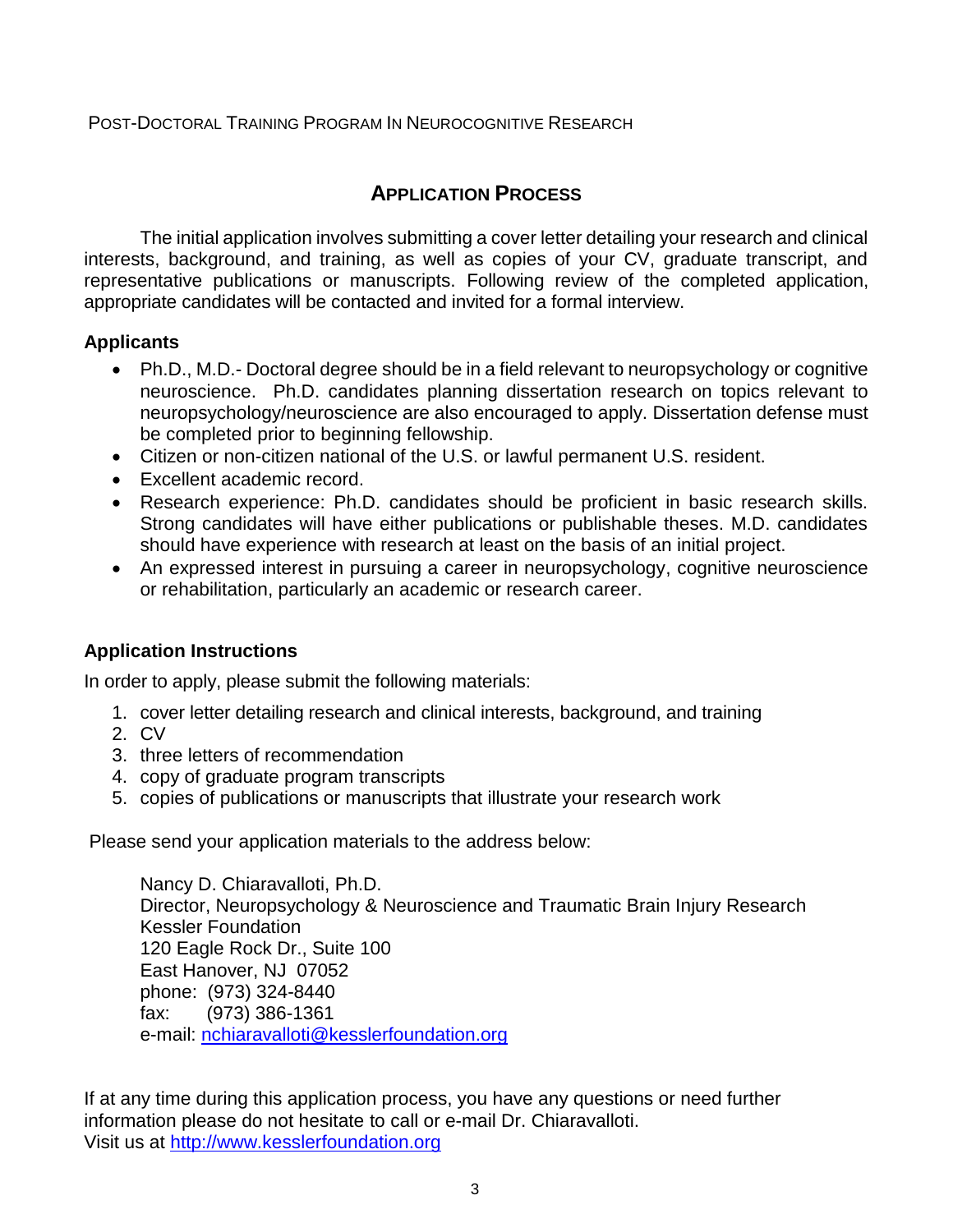#### **OVERVIEW OF THE PROGRAM**

The Post-Doctoral Fellowship Program in Neurocognitive Research is administered through the Department of Physical Medicine and Rehabilitation at Rutgers University-New Jersey Medical School, in close collaboration with Kessler Foundation. Fellows will receive their training in either the Neuropsychology & Neuroscience Lab or the Traumatic Brain Injury (TBI) Lab at the Kessler Foundation. Additional training opportunities are provided more broadly across multiple departments, capitalizing on unique opportunities throughout the medical school and university as well as with nearby centers of excellence throughout New York and New Jersey to pursue key research or clinical training goals.

The Post-Doctoral Training Program in Neurocognitive Research, which follows postdoctoral training criteria established by Division 40 (Neuropsychology) of the American Psychological Association (APA), is designed to provide advanced research al training for postdoctoral fellows in Neuropsychology and Neuroscience. The Training Program is a participating member of the Association of Postdoctoral Programs in Clinical Neuropsychology (APPCN).

Fellows are expected to spend at least 75% of their time working on research projects starting from inception (e.g., study formulation, grant-writing, etc.) to manuscript publication. The remaining time is spent in clinical or other activities. Fellows also receive an academic appointment in the Department of Physical Medicine and Rehabilitation at Rutgers University.

## **KESSLER FOUNDATION**

Kessler Foundation is a public charity dedicated to improving the lives of people with physical and cognitive disabilities caused by stroke, multiple sclerosis, injuries to the brain and spinal cord, and other chronic conditions. The Foundation's approach is twofold - supporting rehabilitation research through the Kessler Foundation Research Center and preparing individuals for the workplace through the Kessler Foundation Program Center. Through it's Research Center, the Foundation achieves steady scientific gains in its efforts to improve rehabilitation through the development and identification of evidence-based methods to address the many consequences of neurological injury and illness. Through its Program Center, the Foundation provides support that ensures vocational training and placement opportunities for people with disabilities in our communities.

Kessler Foundation is a non-profit medical rehabilitation research and education organization, with the primary purpose of promoting high quality rehabilitation research and development activities that will improve health, promote wellness and ultimately improve the quality of life for persons with physical and cognitive disabilities. The Kessler Foundation presently has a full-time staff of 93 individuals, with 2 locations. The first location is within the Kessler Institute for Rehabilitation - West Orange facility, containing laboratories and programs in Stroke, Traumatic Brain Injury, Outcomes and Assessment, Spinal Cord Injury, Human Performance and Movement Analysis, and Rehabilitation Engineering. The Neuropsychology and Neuroscience Lab and Traumatic Brain Injury, are also located approximately 6 miles away from the Kessler Institute in a newly redesigned suite. Kessler Foundation has an external Scientific Advisory Board, chaired by Marcus Fuhrer, Ph.D., Director Emeritus, National Center for Medical Rehabilitation Research, National Institutes of Health, which provides an objective critique of all research activity conducted at the Research Center on an annual basis. The dedication of the Kessler Foundation scientists to rehabilitation research provides broad opportunities for developing and sharing expertise in rehabilitation engineering, statistical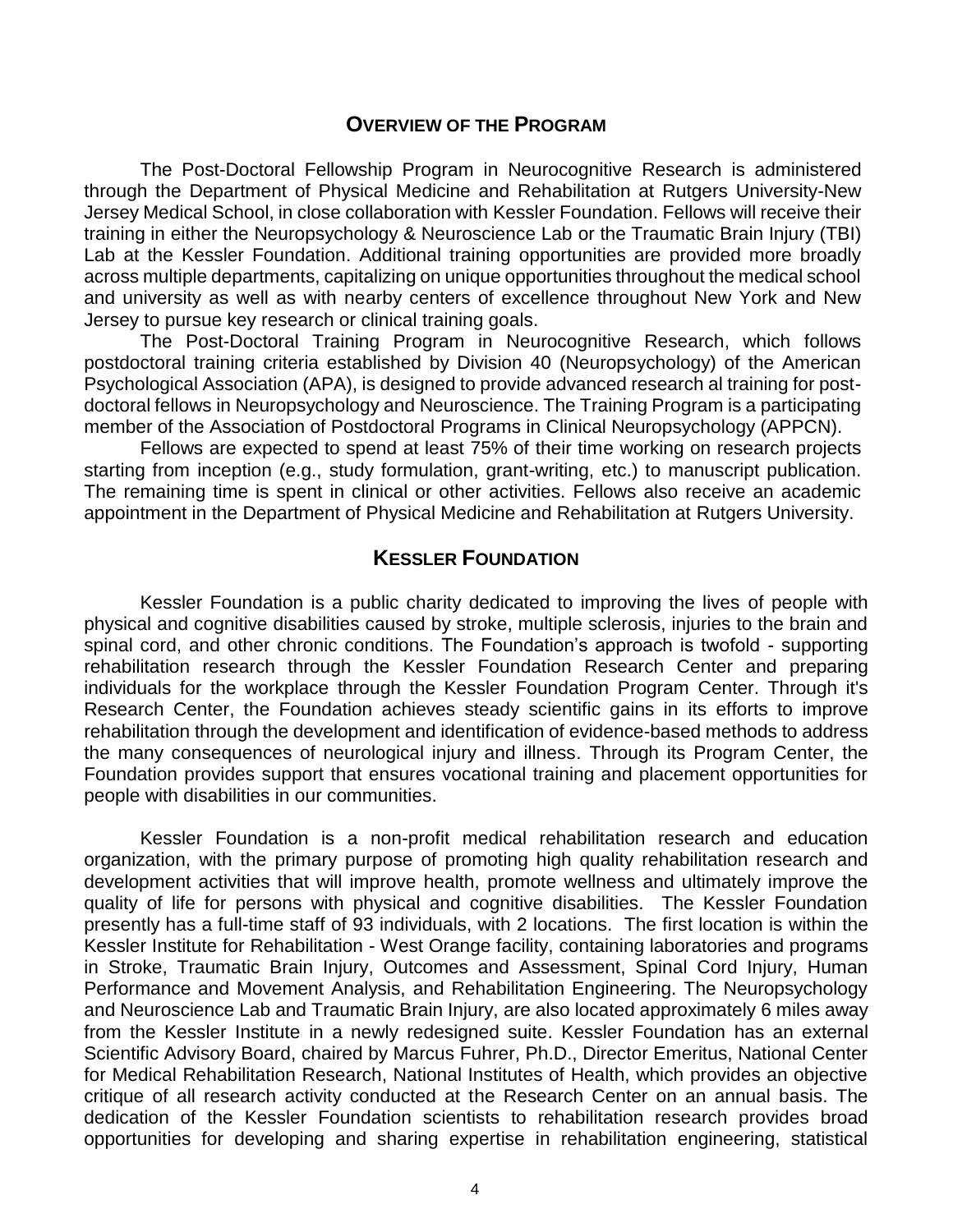analysis, computer programming, database management, research dissemination, and Internet applications.

## **NEUROPSYCHOLOGY AND NEUROSCIENCE**

The Neuropsychology and Neuroscience Laboratory (NNL) conducts research and training in the study of human cognition and its rehabilitation in clinical populations using the research approaches of neuropsychology, functional brain imaging, and cognitive neuroscience. Current research examines neuropsychological deficits associated with a variety of clinical populations, including multiple sclerosis, traumatic brain injury, spinal cord injury, and stroke. The laboratory conducts collaborative research with over 30 other individuals locally, nationally, and internationally. Fellowships have been funded through a variety of sources, including the National Institutes of Health (F32 and T32 funding mechanisms), the National Institute on Disability, Independent Living and Rehabilitation Research, The National Multiple Sclerosis Society and the Kessler Foundation. The NNL was initiated in 1990 and in the ensuing years has published over 325 articles, abstracts, and book chapters, and has made over 500 professional presentations.

The mission of the Neuropsychology and Neuroscience Laboratory is to provide training and research in the areas of behavioral neuropsychology and cognitive neuroscience. In addition, the NNL seeks to provide training to developing rehabilitation researchers, thereby encouraging growth in the field. The NNL is extremely productive in achieving the goals set out from this mission. The rate of publications, presentations at national and international conferences and graduation of trainees continues to grow and expand. The NNL has several multi-year grants to support our research and training activities.

All investigators, including graduate students, post-docs, and clinical scientists have access to a laptop.

## **TRAUMATIC BRAIN INJURY RESEARCH**

The TBI lab conducts research examining the cognitive, affective, social, neurofunctional and behavioral effects of TBI and tests the effectiveness of rehabilitation treatments to improve quality of life for persons with TBI. Researchers develop interventions to increase a person's ability to actively participate in family and society, perform complex daily life tasks, return to work, and function independently. Research findings are published in international peer-reviewed medical journals and many of our studies are externally funded through private, state and federal agencies. Multiple modes of assessments are utilized, including neuropsychological tests, novel computerized assessments, and neuroimaging. KF is a leader of neuroimaging research, examining both neurofunctional and neuroanatomical aspects of the post-injury brain, as well as changes in functional and anatomical aspects of the brain over time and from pre to post treatment.

The TBI lab is equipped with 4 testing rooms used for patient interviews, neuropsychological testing, and interventions. Specialized computer-based programs and protocols have been developed within the lab for testing attention, working memory, language processing, and for perceptual identification priming. Numerous standardized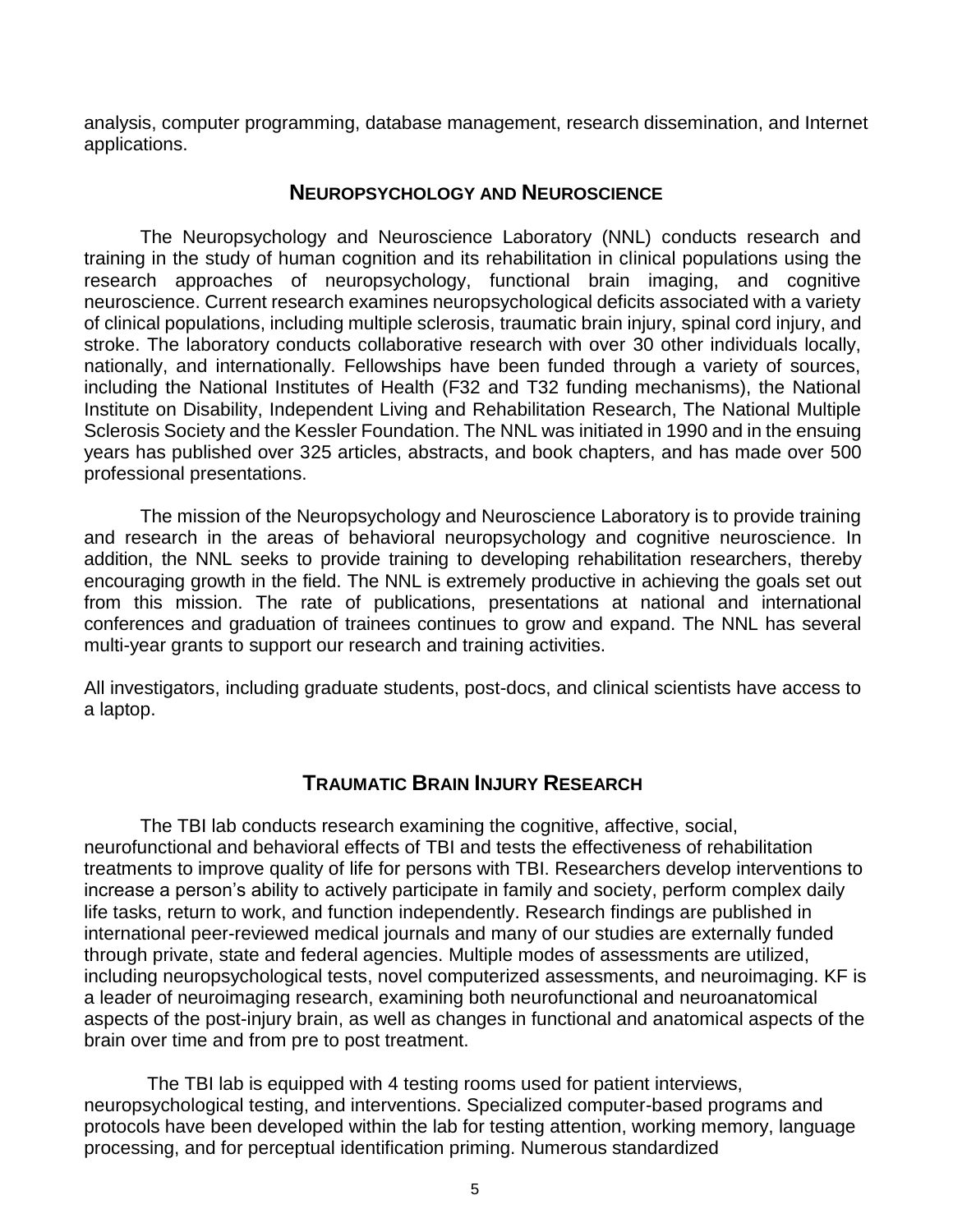neuropsychological tests as well as a variety of books and journals relating to neuropsychology, neuroscience and neuroimaging are available within the lab.

Technology is an important part of the research carried out in the TBI lab. For example, many studies utilize the Foundation's 3T MRI scanner at the Rocco Ortenzio Neuroimaging Center to address questions regarding the neurofunctional effects of TBI and subsequent recovery and intervention protocols. In addition, scientists in the TBI Lab are partnering with the University of Southern California to use virtual reality technology in the assessment and treatment of cognition post-TBI. All investigators, including graduate students, post-docs, and clinical scientists have access to a laptop.

Kessler Foundation's TBI Research is nationally known as a center for excellence in TBI research and care. It is the lead site for the Northern New Jersey Traumatic Brain Injury Model System (NNJTBIS)—a collaborative effort between Kessler Foundation, Kessler Institute for Rehabilitation, University Hospital - Newark, Saint Joseph's Regional Medical Center, Morristown Medical Center, Hackensack University Medical Center and Jersey City Medical Center. TBI Model systems are federally-funded grants through the National Institute on Disability, Independent Living and Rehabilitation Research (NIDILRR) that promote collaboration through research to advance medical rehabilitation by increasing the rigor and efficiency of scientific efforts to longitudinally assess the experience of individuals with TBI. As a data collection site, Kessler Foundation follows a person from the time of injury throughout their lives in an effort to increase our understanding of recovery and long-term outcome. As such, the contributions of our research staff to the improvement in the clinical care of individuals with TBI is significant.

## **ACTIVE RESEARCH AREAS**

Current grant funding includes: multi-year grants from the National Institutes of Health (NIH); National Institute on Disability, Independent Living and Rehabilitation Research (NIDRR); and the Department of Veterans Affairs; a Training Program Grant from the National Multiple Sclerosis Society; pilot research grants from the Kessler Foundation, a pilot grant from the Consortium of Multiple Sclerosis Center, multi-year and pilot research grants from the National MS Society, as well as several multi-year and pilot research grants from the New Jersey Commission for Brain Injury Research.

Multiple Sclerosis - The Laboratory's work in Multiple Sclerosis (MS) challenges the current view on the cause of memory impairment in MS. Much of our pioneering work provided the first evidence that memory impairment in individuals with MS may be due to a different mechanism (i.e., impaired acquisition of information) than previously hypothesized (i.e., retrieval failure). A major focus of work in our lab has been to identify and treat the impairments of learning and memory. Research has found that controllable variables, such as distracting stimuli or a lack of time for adequate information processing, impacts information acquisition in MS. Current work is focused on cognitive rehabilitation programs to treat problems of learning and memory, as well as processing speed, in persons with MS. The NNL's work on learning and memory has significant implications for the neurocognitive rehabilitation of persons with MS. In addition to the above projects, the NNL is continuing its MS work in the areas of emotion, personality, psychophysiology, employment, medication adherence, and everyday functioning.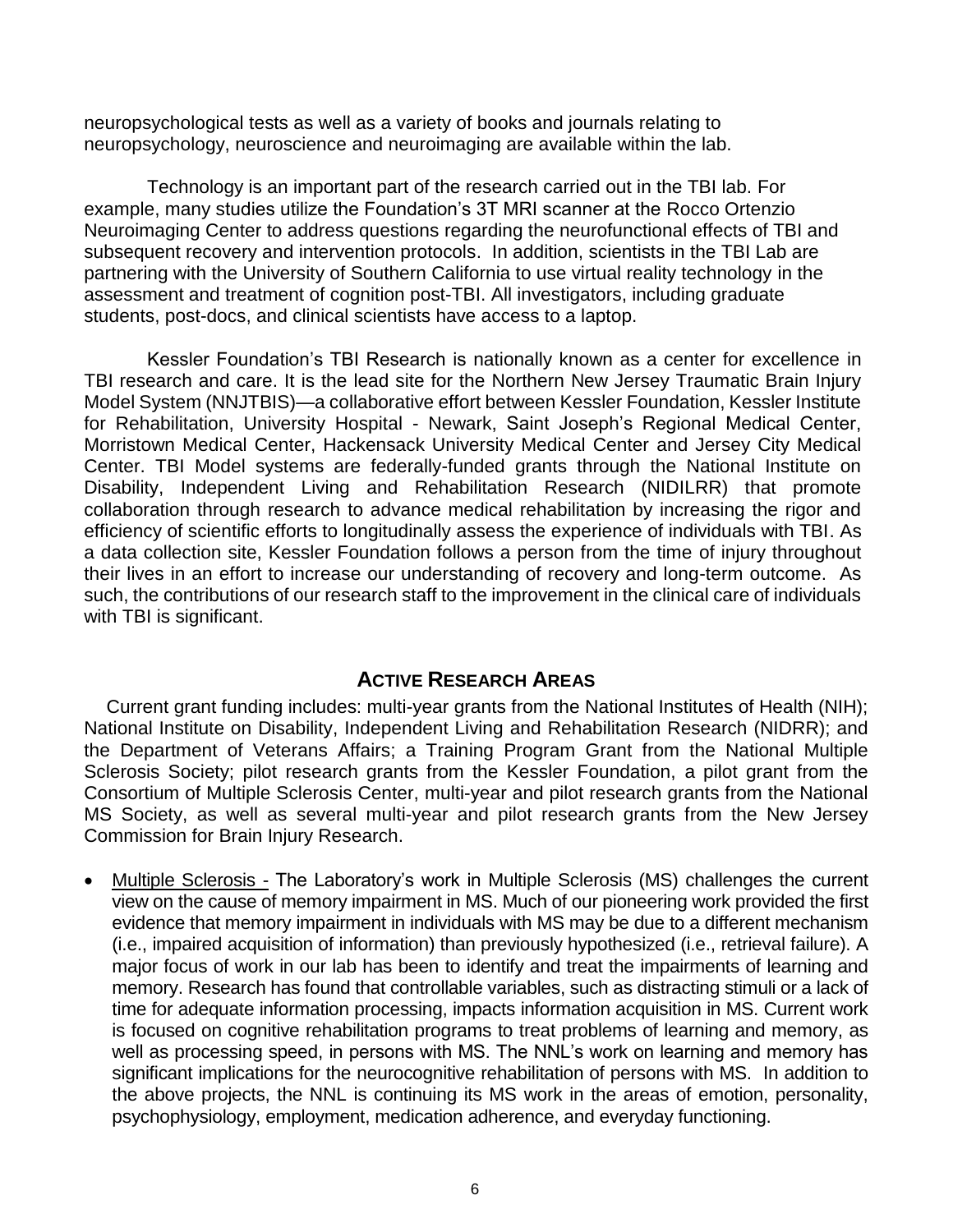- Traumatic Brain Injury Several lines of research in the area of Traumatic Brain Injury (TBI) are ongoing. In addition to ongoing research related to the NNJTBIS, Kessler Foundation researchers maintain a rich line of research crossing several topics related to TBI. One line of research involves memory deficits in individuals with more severe head injuries at the chronic stage of injury. Another area of work is in the use of neuroimaging techniques (i.e., fMRI, MRI, MRS, DTI) to examine brain abnormalities and cognitive functioning in TBI, done in collaboration with Rutgers University, Nathan Kline and Penn State University. Research is also being conducted in the assessment and treatment of cognitive impairments in TBI and the functional application to rehabilitation. Additional work includes investigations of sleep and fatigue post-TBI, the impact of culture and ethnicity on outcome following TBI, the development of a quality of life measure for caregivers of persons with TBI, and the assessment of the neural underpinnings of emotional processing deficits following TBI.
- Cognitive Rehabilitation- The laboratories are interested in investigating cognition in various populations. Understanding the impact of learning and memory impairments in individuals with neurological injuries or illnesses. Researchers are investigating how executive abilities or processing speed impact learning and memory as well as studying aging in persons with neurological illness or injuries. Rehabilitation techniques are being utilized to improve learning and memory and processing speed, as well as applying rehabilitation techniques to improve functional status. Additional research is focused on how psychological factors such as apathy, depression and cognitive fatigue effect cognition.
- Pediatric Neuropsychology- A postdoctoral fellowship in Pediatric Neuropsychology is offered jointly through Children Specialized Hospital (CSH) and Kessler Foundation. The twoyear program prepares clinicians-scientists for a career in clinical research within the specialty area of pediatric neuropsychological rehabilitation. Training opportunities are provided across multiple departments at CSH and Kessler Foundation, capitalizing on unique opportunities throughout both organizations to pursue key clinical and research training goals. All fellows participate in an extensive training curriculum and didactic offerings. Multidisciplinary mentored training opportunities are individually tailored to achieve specific goals considering the fellows' prior background and interests. CSH serves children from birth to 21 years of age with special healthcare needs, including brain injury, spinal cord dysfunction and injury, premature birth, autism, developmental delays, and other health challenges in 12 locations in NJ. Therapeutic programs include physical, speech, and occupational therapy; psychology services; neurodevelopmental physician services; recreational therapy and child life, and a full complement of support services.
- Functional Neuroimaging Scientists and mentors are currently active in several areas of investigation: clinical applications of fMRI, the use of parametric studies, the evaluation of cognitive functioning in clinical populations, and utilizing optical tomography using nearinfrared spectroscopy. Our parametric studies seek to develop standardized fMRI acquisition paradigms specifically in the auditory and motor domains. Our studies of cognitive functions in clinical populations are investigating the neurofunctional correlates of information processing, working memory, learning, memory and executive abilities in MS and TBI. The lab also houses a fully functional near-infrared optical (NIRS) tomography system. NIRS is a functional neuroimaging system that provides a noninvasive and portable way to measure functional cerebral activity.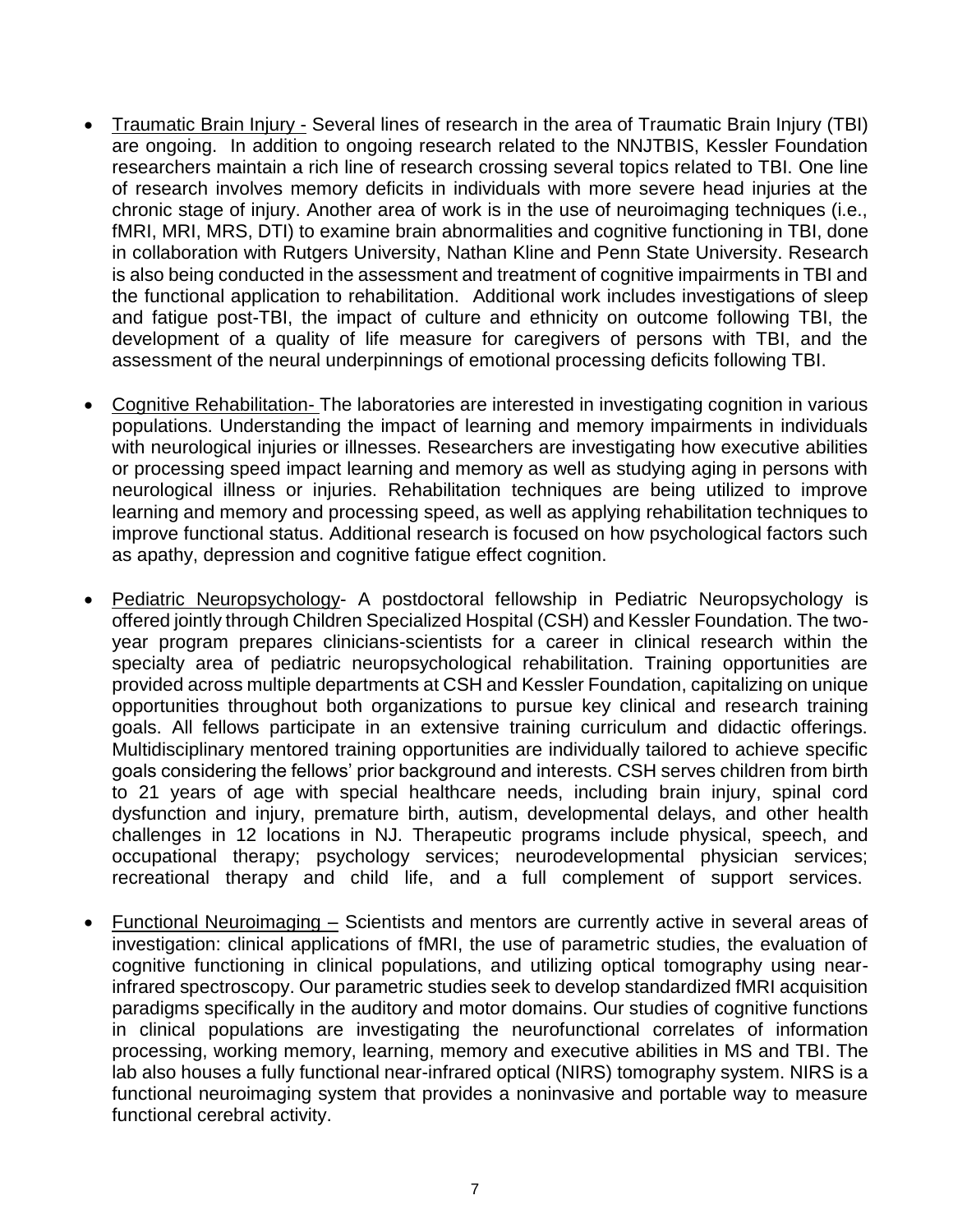# **ADDITIONAL RESOURCES**

**The Rocco Ortenzio Neuroimaging Center (RONIC)** is a core resource allowing Kessler Foundation Scientists to perform structural/functional neuroimaging studies. The RONIC is housed in a new facility that is physically connected to KF labs. It has a research-dedicated 3T scanner for inpatients, outpatients and healthy volunteers for participation in research studies.

**The Office of Grants Administration (OGA)** provides support for researchers in securing external support for sponsored projects and collaborations. The office reviews, negotiates, and provides administrative oversight related to proposals and the implementation of awards on behalf of KF, in compliance with all Federal, State, sponsor, and internal policies and regulations. Following award notification, the OGA continues to provide support in coordination for sponsored projects, addressing fiscal matters, and providing administrative oversight for ClinicalTrials.gov. The OGA also works closely with the IRB to ensure that all studies involving human subjects receive requisite approvals.

**Information Systems and Technology (IST).** KF research activities are supported and made secure by a sophisticated network of computers and support peripherals linked through a common Ethernet network. The local area network includes over 120 workstations. A dedicated, secure internet connection provides high-bandwidth connectivity for websites and web-based services; specialized research connectivity to affiliated university laboratories; and desktop video conferencing for "telerehabilitation" and virtual reality research. KF labs benefit from centralized equipment specification, procurement, installation, configuration, and ondemand technical support for advanced data management and analysis. The IST group has 5 full-time staff members who designed and manage KesslerFoundation.org, a website that describes the full spectrum of the KF's research.

*Medical Library and Patient Resource Center (MLPRC)* provides resources in electronic and print formats, and supports all research and education activities of KF. The library participates in a number of local and regional interlibrary loan consortia, and is a member of the National Network of Libraries of Medicine. Other resources include access to MEDLINE, COCHRANE, OVID ACCESS LICENSE, PSYCHINFO & CINAHL via the WWW.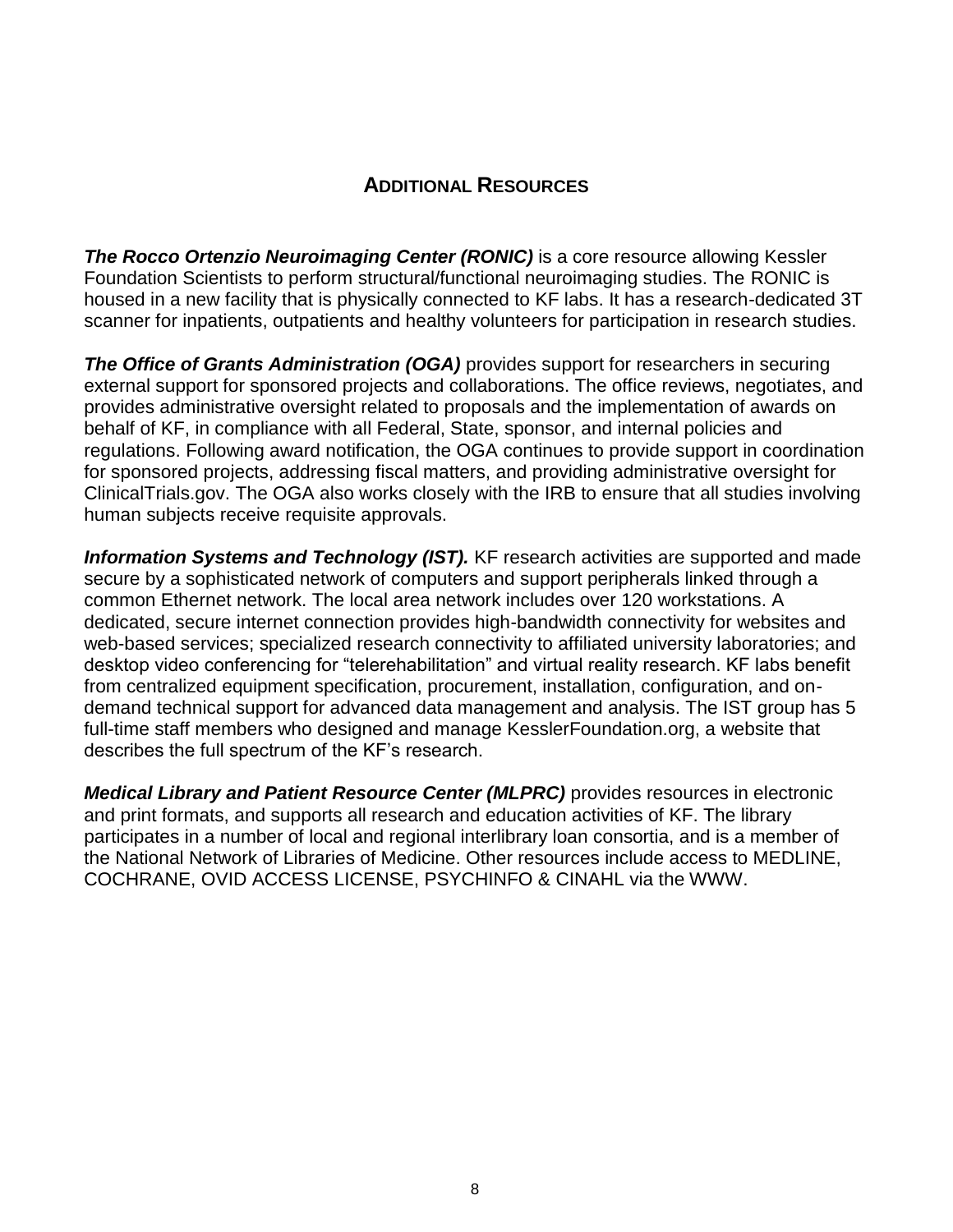## **CURRENT SCIENTIFIC STAFF**

Nancy D. Chiaravalloti, PhD Jean Lengenfelder, PhD Glenn Wylie, D Phil Ekaterina Dobryakova, PhD Helen Genova, PhD Denise Krch, PhD Anthony Lequerica, PhD Lauren Strober, PhD Yael Goverover, PhD Gerald Voelbel, PhD Silvana Costa, PhD Cherylynn Marino, PhD Erica Weber, PhD Nancy B. Moore, M.A. Angela A. Smith, M.A. Belinda Washington Alexandra Becker Chris Bober Christopher Cagna Tiffany Chang Alex De Graaf Andrea Gagliano Alison Haight Silvio Lavrador Amy Lebkuecher Christian Lucca Erin McLean Hayley O'Donnell Dennis Tirri Denise Vasquez Sean Wallace Rebecca Zanotti Yadira Gaspard

Director, NNL and TBI Assistant Director TBI Associate Director NNL and Neuroimaging Center Research Scientist Senior Research Scientist Research Scientist Research Scientist Senior Research Scientist Visiting Scientist Visiting Scientist Postdoctoral Fellow Postdoctoral Fellow Postdoctoral Fellow Research Manager, NNL and TBI Research Coordinator, NNL Research Coordinator, TBI Research Assistant Research Assistant Research Assistant Research Assistant Research Assistant Research Assistant Research Assistant Research Assistant Research Assistant Research Assistant Research Assistant Research Assistant Research Assistant Research Assistant Research Assistant Research Assistant Administrative Assistant

 John DeLuca, Ph.D. - Former NNL Director and current VP for Research & Training at Kessler Foundation, is an active mentor in the training program and PI of the Fellowship Training grant from the NMSS.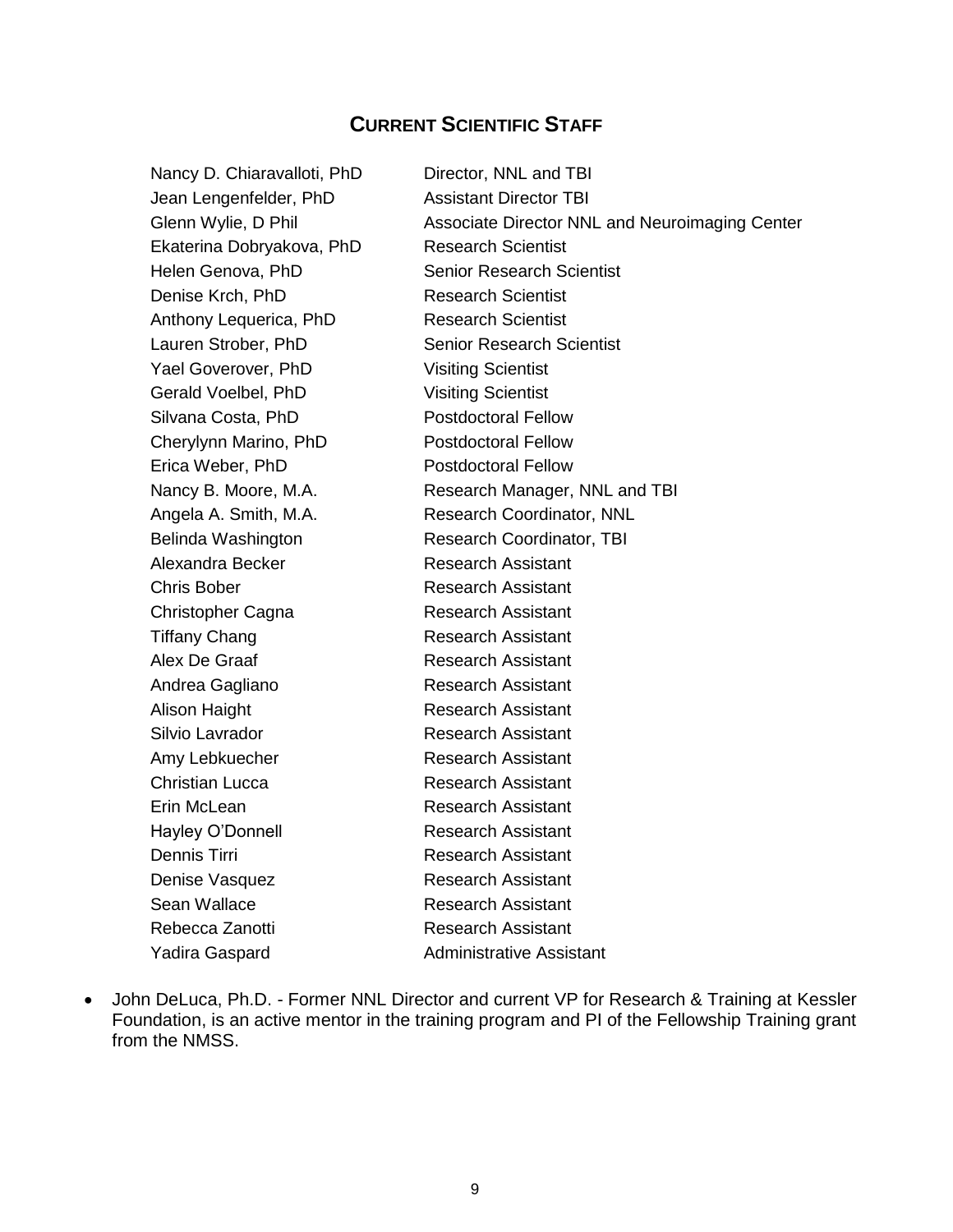## **PROGRAM STRUCTURE**

#### **Didactic Curriculum**

Because there are a multitude of educational opportunities at Kessler Foundation, Rutgers University, and other area centers, fellows can individualize their didactic experience according to their interests and background. However, to ensure that all fellows receive consistent and comprehensive education in the areas of neuropsychology, neuroscience and rehabilitation, several of the experiences are mandatory.

Required of all fellows:

- 1. Fellows Didactics Seminar- This bi-monthly meeting is attended by all Rutgers and Kessler Foundation post-doctoral fellows and includes:
	- Faculty lectures on a variety of rehabilitation and research topics. The core areas are Rehabilitation populations, Outcomes, Rehabilitation Engineering and Human performance in biomechanics.
	- Presentations on professional issues and ethics.
	- Fellows' lectures on special topics of relevance to their individual training program.
- 2. Lab Meetings- Weekly meeting for all lab members (NNL or TBIL).
	- Presentations and discussions on a variety of topics specific to neuropsychology, neuroscience, or TBI.
	- Forum for all members to discuss and receive feedback on new research ideas, interpretation of data, and professional issues.
	- Fellows are expected to present on topics of interest, grant proposals, and research findings.

Additionally, there is a vast array of educational opportunities available through Rutgers, Kessler Foundation and the Kessler Institute for Rehabilitation which fellows are encouraged to attend. Some didactics that fellows have typically attended include: Departmental Grand Rounds, Resident Lecture Series, Neuropsychology Speaker Series, and Cognitive Neuroscience Colloquium Series. Lectures taking place at other local institutions (e.g. Columbia University, NYU) are also available for fellows to attend.

Special efforts are made to ensure understanding of ethical standards in the practice of psychology, and to ensure all fellows' competence in professional practice relevant to cultural and individual differences and diversity. In addition to specific lectures addressing these topics in the mandatory Fellows Seminar, all fellows are expected to complete training and certification in research ethics and human subjects' protection.

#### **Clinical Activities**

Fellows are given the opportunity to pursue a variety of clinical experiences including neuropsychological assessment and consultation with both inpatient and outpatient adult and pediatric populations including; TBI, MS, stroke and cerebrovascular disease, systemic illness (i.e., lupus, lyme), neurotoxicity, tumor, learning disabilities, Attention Deficit Disorder, autism, dementia, Parkinson's Disease, geriatric conditions, and sports related injuries.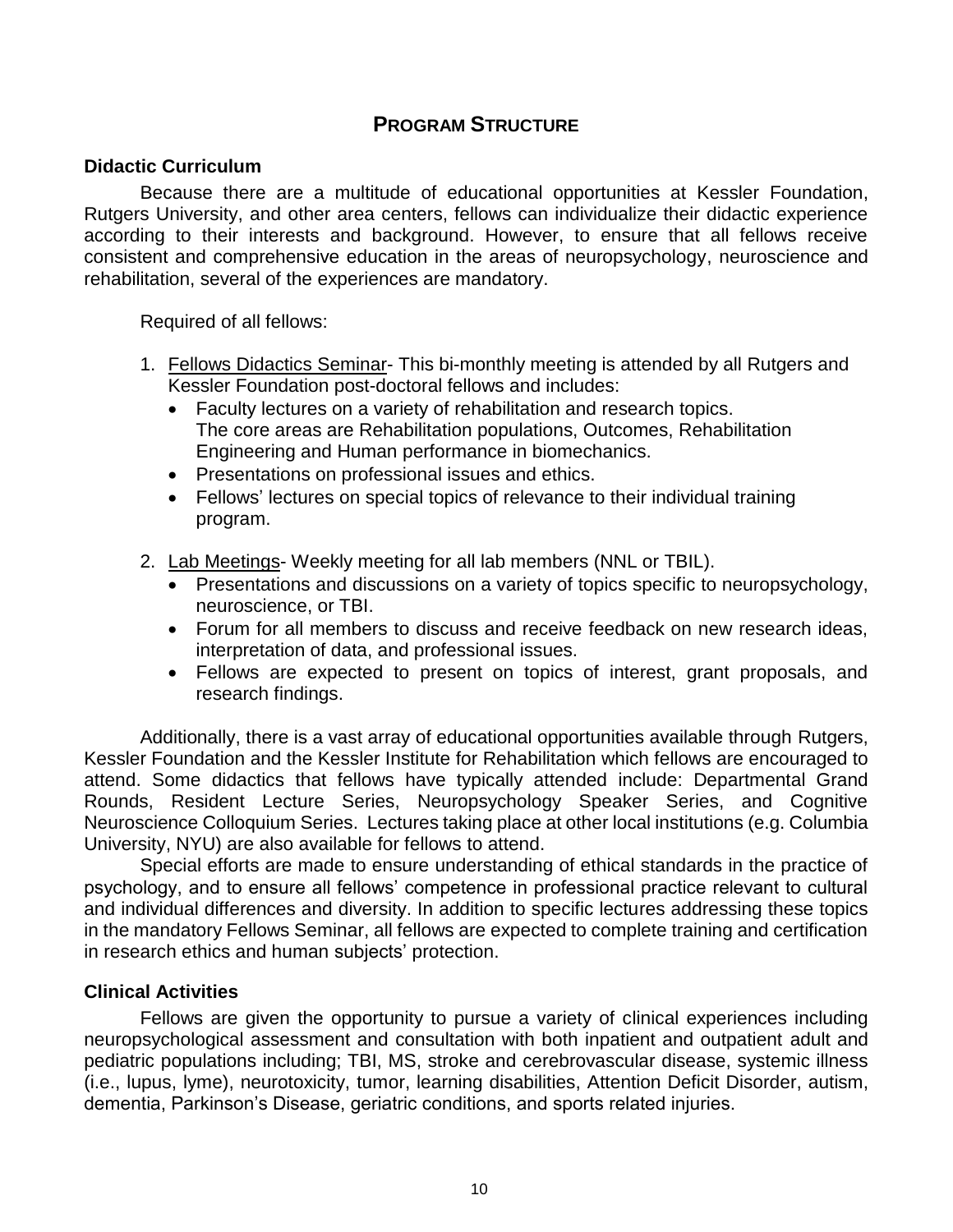#### **Supervision**

Each fellow is assigned a primary supervisor, who works closely with them to develop an individually tailored program that serves both the broader training goals and the specific interests of the fellow. The primary supervisor will have *at least* weekly meetings with the fellow to assure adequate progress and address general issues that may arise in the course of training.

Each fellow is additionally assigned one or more assistive mentors, with whom he or she meets biweekly. The matching of the mentors with mentees is mutually agreed upon during the development of the fellow's initial training plan and is largely based on research interests and long-term career goals.

Fellows also receive group supervision from various scientists or other faculty, depending on the specific requirements of the individual fellowship plan and clinical or research involvement. The nature of the supervisory process is collegial and progressive, with increasing levels of responsibility expected of fellows as they pursue their program goals. For neuropsychology fellows, the majority of supervision comes from licensed psychologists with a background in clinical neuropsychology. Supervision is also provided by the research faculty and is arranged as dictated by the training goals. Each fellow's primary supervisor provides evaluation of the fellow's progress every three months with a full evaluation at the end of each year.

#### **Benefits and Stipend**

The fellowship program offers a comprehensive benefit package including a group health plan, paid accrued vacation, sick time, and holidays. Additionally, fellows may attend graduate courses at the Graduate School of Biomedical Sciences. Salary is commensurate with NIH guidelines.

[https://grants.nih.gov/grants/guide/notice-files/NOT-OD-17-003.html#](https://grants.nih.gov/grants/guide/notice-files/NOT-OD-17-003.html)

#### **Mentorship**

The Post-Doctoral Training Program in Neurocognitive Research and Pediatric Neuropsychology are one of several training programs at Rutgers/ Kessler Foundation which emphasize rehabilitation research. For several years, federal task forces on rehabilitation research have stressed the need for an interdisciplinary approach, the importance of training physiatrists in research, and the need to attract skilled researchers in other fields to rehabilitation research. Kessler Foundation, in close collaboration with Rutgers, has responded to these needs by providing advanced training of post-doctoral Ph.D.'s. and M.D.'s. The Rutgers/ Kessler Foundation collaboration was awarded a series of training grants from the NIH, NMSS, NIDRR, the Kessler Foundation, and other sources.

Our aim is to nurture the research interests of young investigators in an atmosphere of enthusiasm, tempered by insistence on rigorous methodological standards and clinical relevance. Our training program consists of a mentoring team with a Primary Mentor who is formally responsible for development of a productive research-training environment for the Fellow and for submission of reports on the Fellow's progress. Additional mentors are added to the team according to the training needs of each individual fellow. Fellows experience mentorship from other researchers in the area of neuropsychology and neuroscience as well as clinical mentorship. Excellent laboratory, computational, and other scientific resources are available. The program has not only trained young investigators, but has also encouraged established investigators in other fields to conduct research relevant to rehabilitation.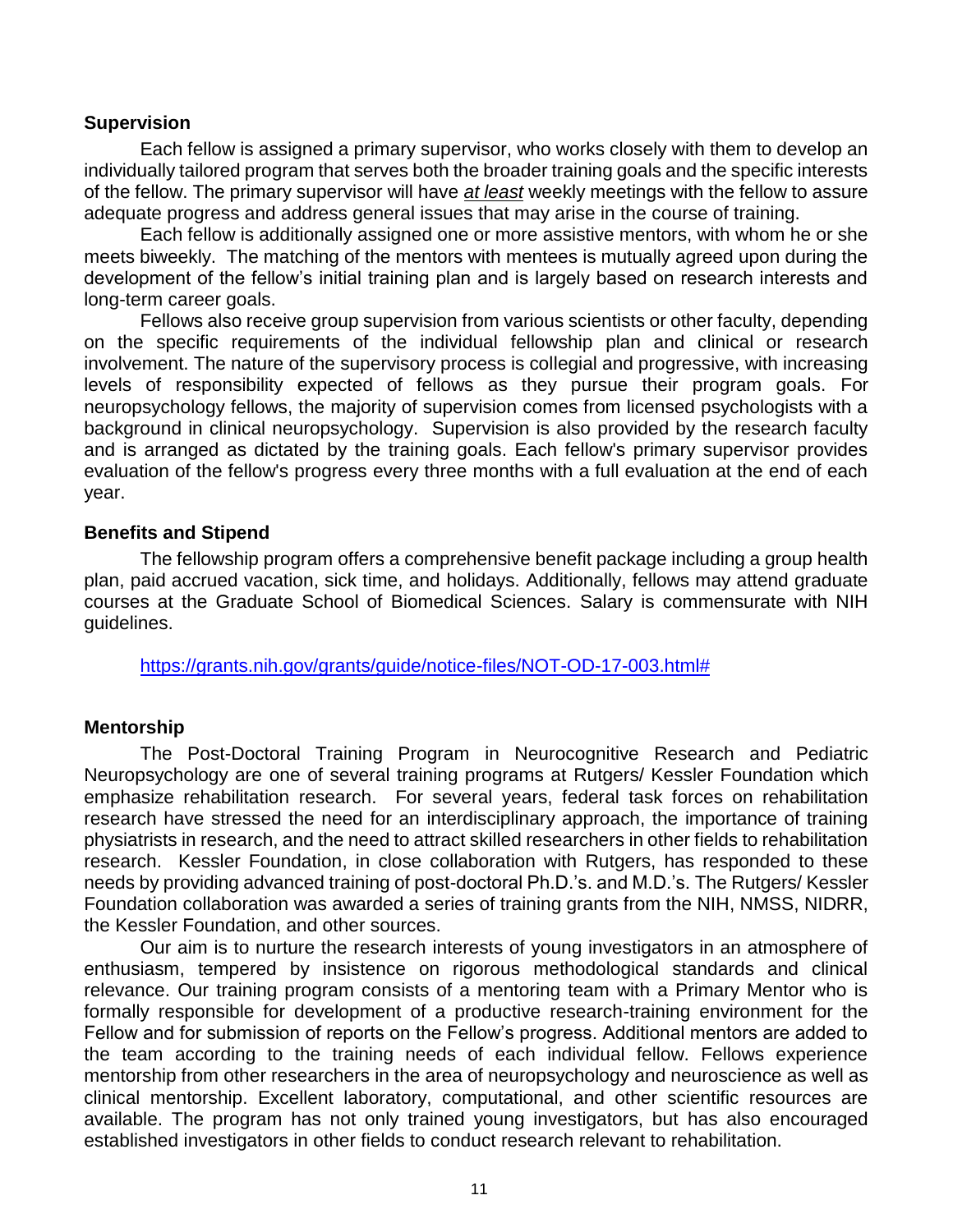## **COLLABORATIONS**

## **Collaborating Departments at Rutgers University**

#### **The Department of Physical Medicine and Rehabilitation**

The Department of Physical Medicine and Rehabilitation (PM&R) includes physiatry, occupational therapy, physical therapy, speech-language pathology, and therapeutic recreation. Rehabilitation services are designed to restore, improve, or maintain the patient's optimal level of functioning, self-care, self-responsibility, independence, and quality of life. In addition, the services are designed to minimize symptoms, exacerbation of chronic illnesses, impairments, and disabilities. The PM&R Department at Rutgers University has close ties to the Kessler Institute for Rehabilitation, the East Orange VA Medical Center, the Lyons VA, and Children's Specialized Hospital. The PM&R department conducts research on numerous topics including cognitive rehabilitation, spinal cord injury, sports injury, treatment of muscle spasticity, orthopedic rehabilitation, recovery of motor functioning after injury, quality of life management and rehabilitation outcome. Fellows receive an academic appointment in this department.

#### **The Department of Neuroscience**

The Neuroscience Department conducts basic and clinical research on neurological disorders, such as multiple sclerosis, neuronal and retinal regeneration, Parkinson's disease, peripheral neuropathy, obesity, violence and aggression, learning disabilities resulting from membrane anomalies, and chronic fatigue syndrome. Because of the eclectic nature of the department, some research projects are directed towards revealing the basic mechanisms of disease, while other projects focus on improving clinical therapies. This department includes the Multiple Sclerosis Diagnosis and Treatment Center. The Center provides diagnosis and treatment services for patients with known or suspected Multiple Sclerosis (MS). The Center is partially supported by the National Multiple Sclerosis Society. This is a valuable resource for Kessler because interaction with the Department of Neuroscience enables our researchers to extend their knowledge beyond neuropsychological tests and measures, and to better understand the inner workings of the brain at both functional and cellular level.

In addition to the ongoing lines of research additional departments at Rutgers University are involved in the post-doctoral training program including the Psychology Department and Center for Molecular and Behavioral Neurosciences. Researchers at Kessler Foundation have maintained an extensive collaborative relationship with individuals from the Center for Molecular and Behavioral Neurosciences (CMBN) is a research facility where neuroscience is studied at all levels, from the molecular to the behavioral. CMBN has a multidisciplinary and integrative approach to neuroscience research utilizing the latest techniques. Their research involves molecular, biological, immunological and neuroanatomical techniques, and technologies for imaging the human brain (PET and MRI/fMRI), to examine basic neuronal mechanisms underlying adaptive behavior in animals and humans, including higher cognitive functions such as speech, language and cognition.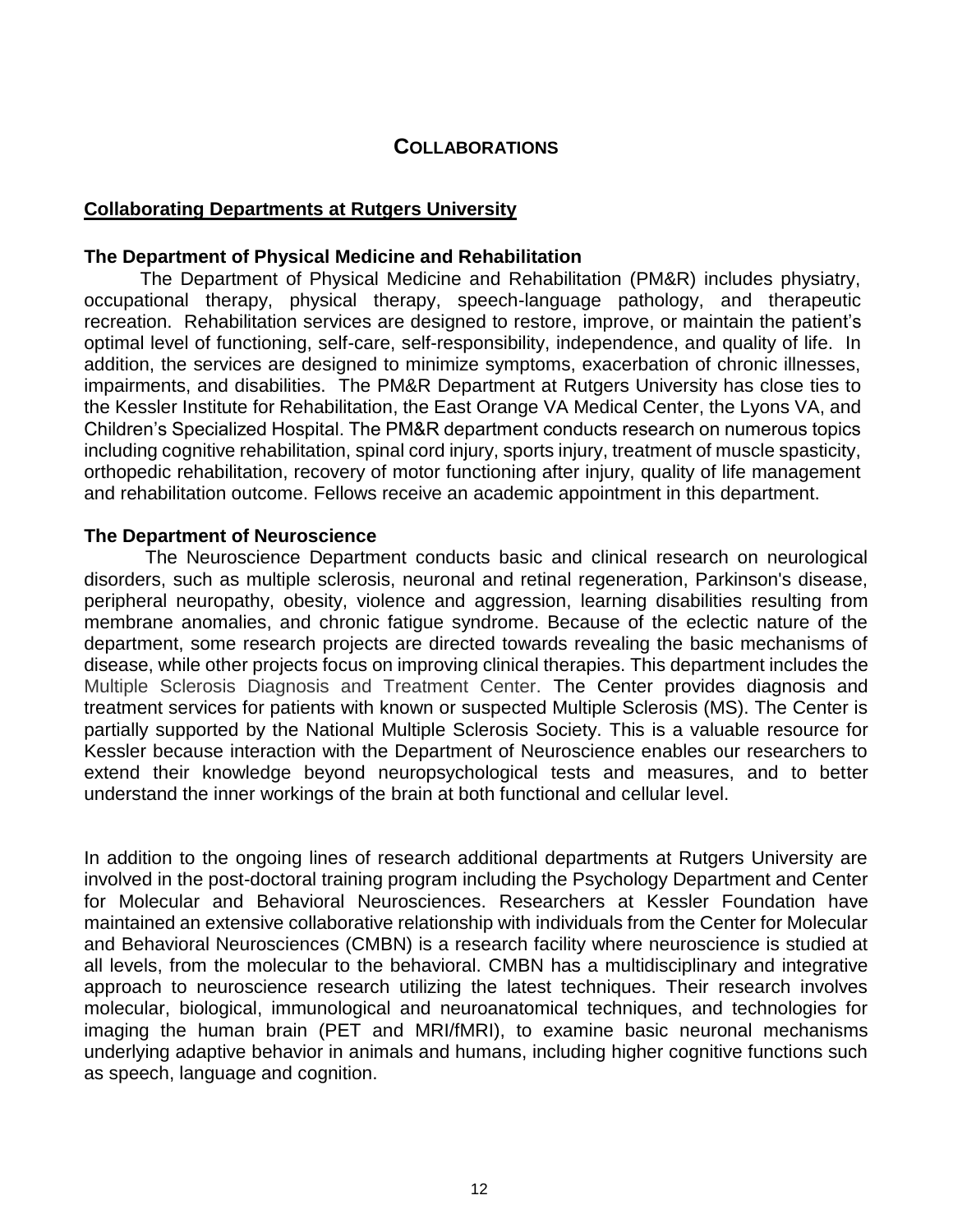#### **Collaborating Centers**

#### **James J. Peters Veterans Administration Medical Center (JJPVAMC, Bronx VA)**

Researchers at JJPVAMC conduct both human and animal studies in collaboration with researchers at Kessler Foundation. There is a Human Performance Laboratory in the Rehabilitation Medicine Service, including a wheelchair accessible treadmill, Quinton metabolic analyzer and stress ECG monitor, Peak Performance Analysis two-camera video gait analysis system, and Dantec Counterpoint 4-channel EMG.

 The Center of Excellence for the Medical Consequences of SCI (CoE) is located on the SCI Service of the JJP VAMC. The Center has been funded by the VA RR&D Service since 2002 and employs more than 25 full-time staff, a core administrative staff and an IT officer. Dr. Bauman is the Director of the CoE which has laboratory space at Kessler and has been conducting research in collaboration with Kessler researchers since 2000.

#### **East Orange Campus of the Veterans Administration Medical Center (VAMC)**

The East Orange VAMC houses the Multiple Sclerosis Centers of Excellence. These centers are dedicated to furthering our understanding of multiple sclerosis, its impact on Veterans, and effective treatments to help manage multiple sclerosis symptoms. The center is directed by Dr. Carol Gill. Ongoing collaborations between KF and the MS Center for Excellence largely focus on testing the efficacy of interventions for deficits in cognitive functioning in persons with MS.

#### **New Jersey Institute of Technology**

The New Jersey Institute of Technology (NJIT) is the comprehensive technological university of the State of New Jersey and has, for almost a decade, been a close collaborator with Kessler Foundation and Rutgers' Department of Physical Medicine and Rehabilitation. Ongoing work in collaboration with NJIT includes the analysis of eye movements and their relationship to cognitive functioning in MS as well as the neurofunctional and neuroanatomical consequence of TBI.

#### **Nathan KIine Institute**

There is close, ongoing collaboration between researchers at The Kessler Foundation and The Nathan S. Kline Institute for Psychiatric Research (NKI). NKI is a facility of the New York State Office of Mental Health that has earned a national and international reputation for its pioneering contributions in psychiatric research, especially in the areas of psychopharmacological treatments for schizophrenia and major mood disorders, and in the application of computer technology to mental health services. Since 1952, interdisciplinary teams of distinguished NKI scientists have applied their talents and expertise to study the etiology, treatment, prevention, and rehabilitation of severe and persistent mental illnesses. Located on the grounds of Rockland Psychiatric Center in Orangeburg, New York (20 miles north of New York City), NKI receives additional operating support from federal, municipal, and private sources through the Research Foundation for Mental Hygiene. NKI has a strong academic collaboration with the Department of Psychiatry of New York University. As one of our nation's premier centers of excellence in mental health research, a broad range of studies are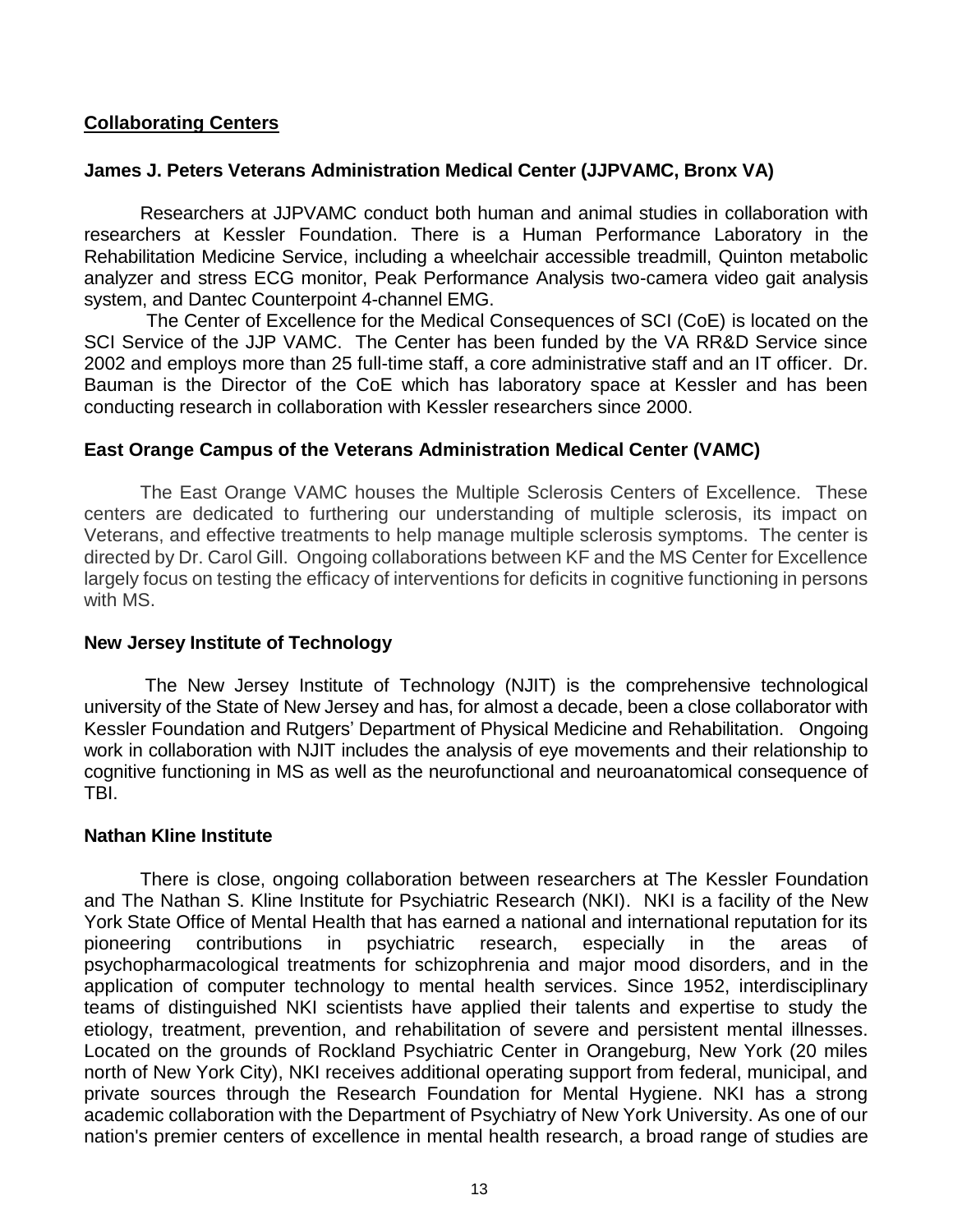conducted at NKI, including basic, clinical, and services research. All of our work is intended to improve care for people suffering from these complex, psychobiologically-based, severely disabling mental disorders.

## **Research Collaborators**

Aubree Alexander, PhD; Tara Alvarez, PhD; Randall Barbour, PhD; A.M. Barrett, MD; Bharat Biswal, PhD; Diego Cadavid, MD; Gordon Chelune, PhD; Stuart D. Cook, MD; Bruce Diamond, PhD; Michael Dribbon, PhD; Mark Gluck, PhD; June Halper, MSN, ANP, FAAN; Frank Hillary, PhD; Joy Hirsch, PhD, Matthew Hoptman, PhD; Mark Johnston, PhD; Jeffrey Kreutzer, PhD; Gudrun Lange, PhD; David Livingston, SD; Allen Maniker, MD; Catherine Myers, PhD; Benjamin Natelson, MD; Charles Prestigiacomo, MD; Albert Rizzo, PhD; Brent Roberts, PhD; Timothy Salthouse, PhD; Yaakov Stern, PhD, Lana Tiersky, PhD; Joan Toglia, PhD; David Tulsky, PhD; Jill Wecht, EdD, Leo Wolansky, MD.

## **ADDITIONAL INFORMATION**

## **Sample of Former Research Fellows and Current Placement**

- *Juan Carlos Arango*-*Lasprilla, PhD:* Assistant Professor, Faculty of Psychology and Education, University of Deusto, Bilbao, Spain
- *Deborah Bryant, PhD:* Adjunct Assistant Professor of Psychology, Rutgers University, Newark, NJ *Nancy D. Chiaravalloti, PhD:* Director, TBI Research and Neuropsychology & Neuroscience
	- Research Laboratory, Kessler Foundation, West Orange, NJ; Associate Professor, Department of Physical Medicine & Rehabilitation, Rutgers University-New Jersey Medical School, Newark, NJ
- *Christopher Christodoulou, PhD:* Assistant Professor, Department of Neurology SUNY at Stony Brook, NY
- *Heath Demeree, PhD:* Assistant Professor, Department of Psychology, Case Western Reserve University, Cleveland, OH
- *Bruce J. Diamond, PhD:* Associate Professor, William Paterson University, Wayne, NJ, Assistant Professor, Department of Physical Medicine and Rehabilitation, RUTGERS-New Jersey Medical School, Newark, NJ
- *Lawanda Ford-*Johnson, PhD: Psychologist, Mental Health & Behavioral Medicine, Central Texas Veterans Health Care System, Waco, TX

*Aretuola Fullam, Ph.D.*: Private Practice, Ridgewood, NJ

- *Yael Goverover, Ph.D.-* Assistant Professor, Occupational Therapy Department, New York University, New York, NY
- *Elizabeth Guadino, PhD:* Adjunct Professor, Nassau Community College, Garden City, NY
- *Frank G. Hillary, PhD:* Assistant Professor, Department of Psychology, Pennsylvania State University, State College, PA
- *Susan Johnson, PhD:* Associate Professor, Department of Psychology, University of North Carolina at Charlotte, NC
- *Jessica Kalmar, PhD*: Associate Research Scientist, Department of Psychiatry, Yale University, New Haven, CT
- *Gudrun Lange, PhD:* Professor, Department of Psychiatry and Radiology, RUTGERS-New Jersey Medical School, Newark, NJ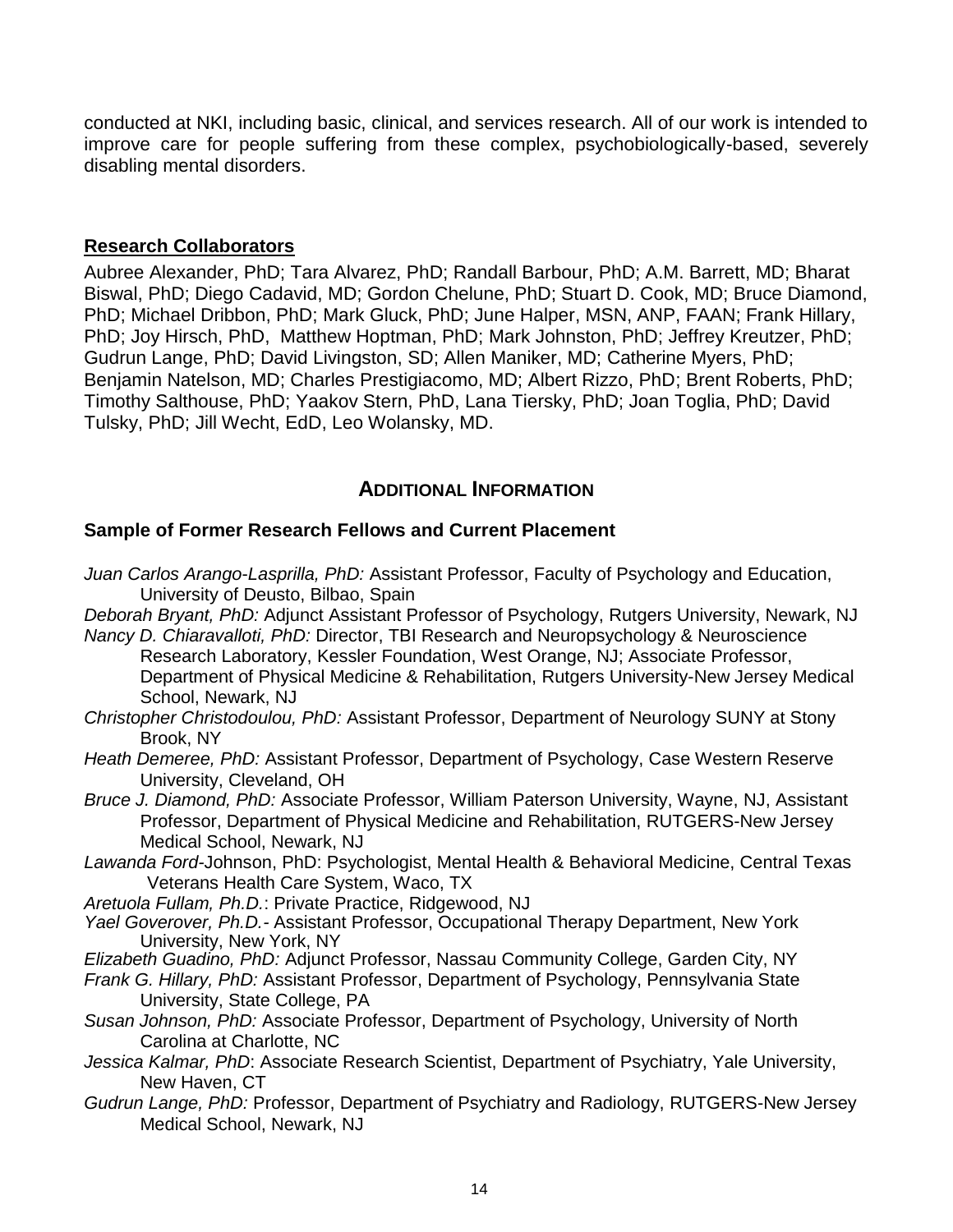*Jean Lengenfelder, PhD:* Assistant Director of TBI Research, Kessler Foundation, West Orange, NJ; Assistant Professor, Department of Physical Medicine & Rehabilitation, Rutgers University-New Jersey Medical School, Newark, NJ

*Yali Li, MD, PhD:* Attending Physician, Southside Hospital, Brain Injury Unit, Bay Shore, NY *Nancy Madigan, PhD:* Clinical Neuropsychologist, Boston, MA

*Margaret Schmidt, Ph.D.* Clinical Psychologist, James A. Haley VAMC, Lakeland, FL

- *Maria T. Schultheis, PhD:* Associate Professor, Department of Psychology & School of Biomedical Engineering, Science & Health Systems, Drexel University, Philadelphia, PA
- *Marla Shawaryn, PhD:* Psychologist, Moss Rehabilitation Center, Philadelphia, PA
- *Lana Tiersky, PhD:* Associate Professor, Fairleigh Dickinson University, Teaneck, NJ
- *Gerald Voelbel, Ph*D: Assistant Professor, Occupational Therapy Department, New York University, New York, NY
- *Julia Coyne, PhD:* Assistant Director for Child Clinical and School Psychology Training Montclair State University, Montclair, NJ
- *Olga Nikelshpur, Ph*D: Psychologist at [NYU Langone Medical Center, Rusk Rehabilitation,](https://www.facebook.com/pages/NYU-Langone-Medical-Center-Rusk-Rehabilitation/1454975724737535?ref=br_rs) New York, NY

*Joshua Sandry, PhD*: Assistant Professor, Montclair State University, Montclair, NJ

## **Sample of Publications by fellows during or soon after fellowship completion**

- **Arango-Lasprilla, J.C.,** Chiaravalloti, N.D., DeLuca, J. (2007). El perfil neuropsicologico en la esclerosis multiple (translated: Neuropsychological Profile of Multiple Sclerosis). Psicothema, 19 (1), 1-6.
- **Arango-Lasprilla, J.C.,** Rosenthal, M., DeLuca, J., Cifu, D.X., Hanks, R. & Komaraoff, E. (2007)Functional Outcomes from Inpatient Rehabilitation after Traumatic Brain Injury: How do Hispanics fare? Archives of Physical Medicine and Rehabilitation, 88, 11-18.
- Chiaravalloti, N., Moore, N.B., **Nikelshpur, O.,** DeLuca, J. (2013). A Randomized Clinical Trial to Treat Learning Impairment in Multiple Sclerosis: The MEMREHAB trial. Neurology. 10;81(24):2066-72. doi: 10.1212/01.wnl.0000437295.97946.a8. Epub 2013 Nov 8.
- Chiaravalloti, N. D., **Stojanovic-Radic, J.,** & DeLuca, J. (2013). The role of speed versus working memory in predicting learning new information in multiple sclerosis. J Clin Exp Neuropsychology, *35*(2), 180-191.
- Chiaravalloti, N.D., Christodoulou, C., **Demaree, H.,** & DeLuca, J. (2003). Differentiating simple versus complex processing speed: Influence on memory performance. Journal of Clinical and Experimental Neuropsychology, 25, 489-501.
- **Chiaravalloti, N.D.,** & DeLuca, J. (2002). Self-generation as a means of maximizing learning in Multiple Sclerosis: An application of the generation effect. Archives of Physical Medicine and Rehabilitation, 83, 1070-1079.
- **Chiaravalloti, N.D.,** & DeLuca, J. (2003). Assessing the behavioral consequences of Multiple Sclerosis: An application of the Frontal Systems Behavior Scale (FrSBe). Cognitive and Behavioral Neurology, 16(1), 54-67.
- **Chiaravalloti, N.D.**, Demaree, H., Guadino, E.A., & DeLuca, J. (2003). Can the repetition effect maximize learning in multiple sclerosis? Clinical Rehabilitation, 17(1), 58-68.
- **Christodoulou, C.,** & Rosen, J. J. (1995). Persistence: An independent factor in the Tridimensional Personality Questionnaire. Psychological Reports, 76, 1307-1314.
- **Christodoulou, C.,** DeLuca, J., Lange, G., Johnson, S.K., Korn, L. Gaudino, E., & Natelson, B.H. The relationship between neuropsychological impairment and functional disability in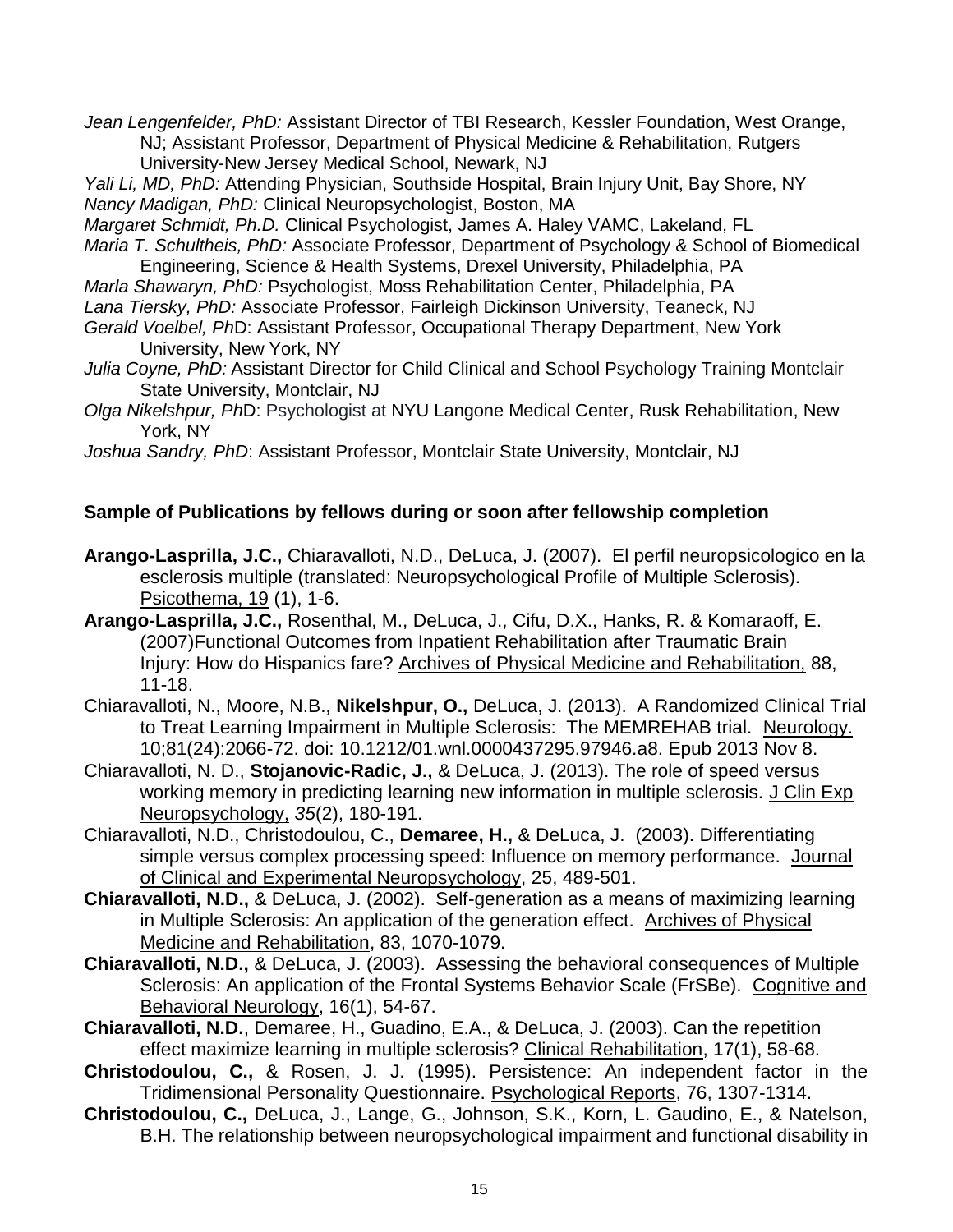patients with chronic fatigue syndrome. Journal of Neurology, Neurosurgery, and Psychiatry, 1998, 64, 431-434.

- DeLuca, J., Barbieri-Berger, S. & **Johnson, S.K.** (1994). The nature of memory impairments in multiple sclerosis: Acquisition vs Retrieval. Journal of Clinical and Experimental Neuropsychology, 16, 183-189.
- DeLuca, J., Chelune, G.J., Tulsky, D., **Lengenfelder, J**. & Chiaravalloti, N.D. (2004) Is processing speed or working memory the primary information processing deficit in multiple sclerosis? Journal of Clinical and Experimental Neuropsychology. 26, 550-562.
- DeLuca, J., Gaudino, E. A., Diamond, B. J., Christodoulou, C., & Engel, R. (1998). Acquisition and storage deficits in multiple sclerosis. Journal of Clinical and Experimental Neuropsychology, 20, 376-390.
- **Demaree, H.,** DeLuca, J., Gaudino, E.A., & Diamond, B.J. (1999). Speed of information processing as a key deficit in multiple sclerosis: Implications for rehabilitation. Journal of Neurology, Neurosurgery, and Psychiatry, 67, 661-663.
- **Diamond, B.J.** & DeLuca, J. (1996). Rey-Osterrieth Complex Figure test performance following anterior communicating artery aneurysm. Archives of Clinical Neuropsychology, 11, 21- 28.
- **Diamond, B.J.,** DeLuca, J., **Johnson, S.K.,** & Kelly, S.M. (1997). Verbal learning in anterior communicating artery aneurysm and multiple sclerosis patients: Performance on the California Verbal Learning test. Applied Neuropsychology, 4, 89-98.
- **Ford-Johnson, L.,** DeLuca, J., Zhang, J., Elovic, E., Lengenfelder, J., & Chiaravalloti, N.D. (in press). Cognitive Effects of Modafinil in Patients with Multiple Sclerosis: A Clinical Trial. Rehabilitation Psychology.
- **Genova, H. M., Sumowski, J. F.**, Chiaravalloti, N., Voelbel, G. T., & DeLuca, J. (2009). Cognition in multiple sclerosis: a review of neuropsychological and fMRI research. Frontiers in Bioscience*,* 14, 1730-1744.
- **Goverover, Y.,** Kalmar, J., Gaudino-Goering, E., **Shawaryn, M.,** Moore, N.B., Halper, J. DeLuca, J. (2005) The relationship between subjective and objective measures of everyday life activities in persons with multiple sclerosis. Archives of Physical Medicine and Rehabilitation, 86, 2303-2308.
- **Goverover, Y.,** Chiaravalloti, N.D. & DeLuca, J. (2005) The relationship between selfawareness of neurobehavioral symptoms, cognitive functioning, and emotional symptoms in Multiple Sclerosis. Multiple Sclerosis , 11, 203-212.
- **Hillary, F.G**., Genova. H.M., Chiaravalloti, N.D., Rypma, B. & DeLuca, J. (2006) Prefrontal Modulation of Working Memory Performance in Brain Injury and Disease. Human Brain Mapping, 27, 837-847. DOI 10.1002/hbm.20226.
- **Hillary, F.G.,** Schultheis, M.T., Challis, B.H. , Carnivale, G., Galski, T., & DeLuca, J. (2003) Spacing of repetitions improves learning and memory after moderate and severe traumatic brain injury. Journal of Clinical and Experimental Neuropsychology. 25, 49-58.
- **Hillary, F.G.,** Steffener, J., Biswal, B.B, Lange, G., DeLuca, J, Ashburner, J. (2002). FMRI Technology and Traumatic Brain Injury Rehabilitation: Guidelines for Methodological and Conceptual Pitfalls. Journal of Head Trauma Rehabilitation, 17, 411-430.
- **Johnson, S.K.**, DeLuca, J., Diamond, B.J., & Natelson, B.H. (1998). Memory dysfunction in fatiguing illness: Examining interference and distraction in working memory. Cognitive Neuropsychiatry, 3, 269-285.
- **Kalmar, J. H**., **Bryant, D**., Tulsky, D. & DeLuca, J. (2004). Working memory deficits in multiple sclerosis: Does choice of screening instrument have implications for rehabilitation outcome? Rehabilitation Psychology, 49, 213-218.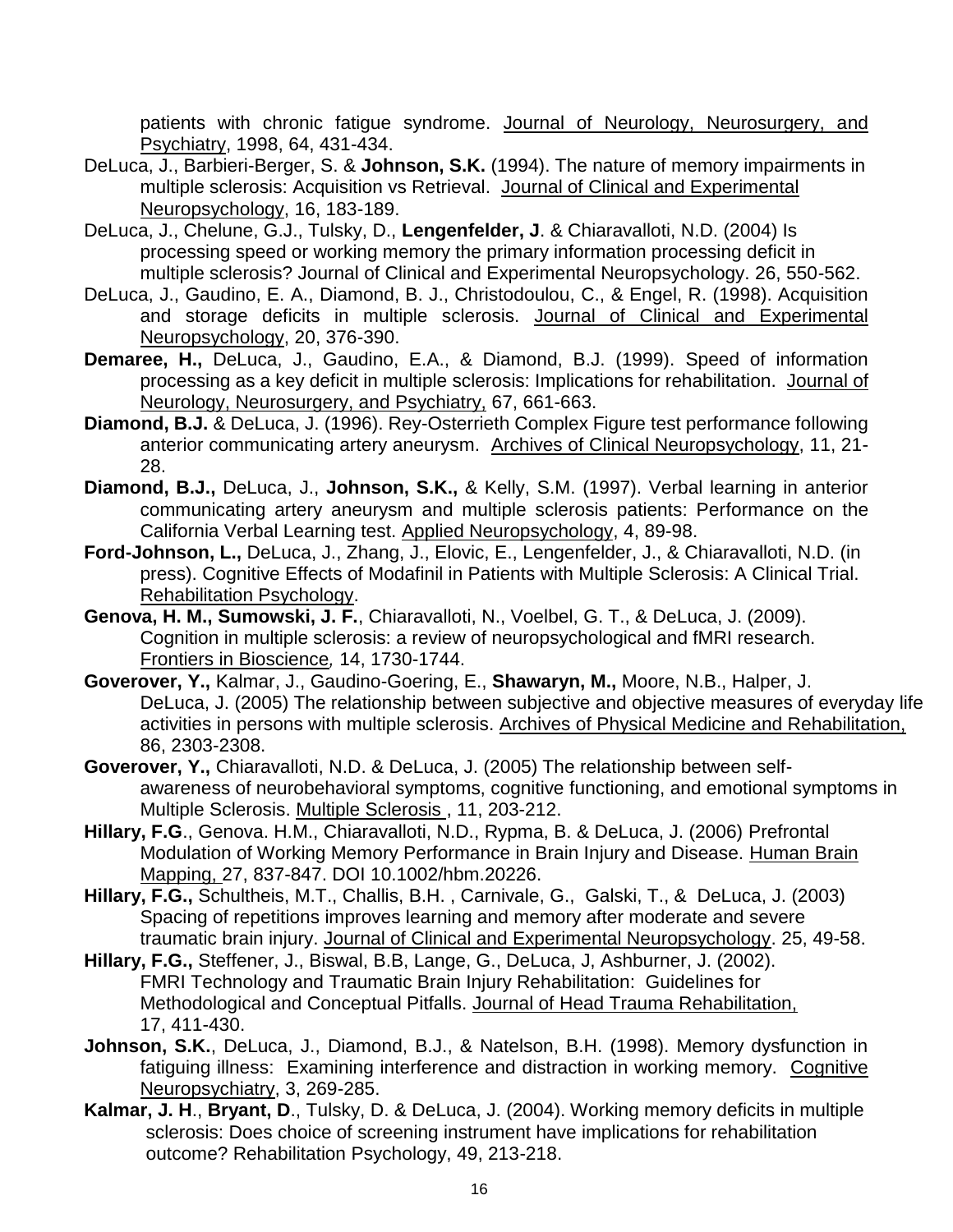- **Krch, D.,** Sumowski, J.F., DeLuca, J., Chiaravalloti, N. (2011). Subjective memory in multiple sclerosis is associated with initial-trial learning performance. Journal of the International Neuropsychological Society, In press.
- Lange, G., DeLuca, J., Maldjian, J.A., Lee, H.J., **Tiersky, L**. & Natelson, B.H. (1999). Brain MRI abnormalities exist in a subset of patients with chronic fatigue syndrome. Journal of the Neurological Sciences, . 171, 3-7.
- **Lange, G.,** Waked, W., Kirshblum, S. & DeLuca, J.(2000). Influence of Organizational strategy on visual memory performance following stroke: Cortical/subcortical and left/right hemisphere contrasts Archives of Physical Medicine and Rehabilitation. 81, 89-94.
- **Lengenfelder, J.,** Bryant, D., Diamond, B.J., Kalmar, J.H., Moore, N.B. & DeLuca, J. (2006) Processing speed interacts with working memory efficiency in multiple sclerosis. Archives of Clinical Neuropsychology, 21, 229-238.
- **Lengenfelder, J.,** Chiaravalloti, N. D., & DeLuca, J. (2003). Deciphering components of impaired working memory in Multiple Sclerosis. Cognitive and Behavioral Neurology, 16(1), 28-39.
- **Lengenfelder, J.,** Chiaravalloti, N.D., DeLuca, J. (2007). The efficacy of the generation effect in a traumatically brain injured population. Rehabilitation Psychology, 52(3), 290-296.
- **Lengenfelder, J**., Schultheis, M.T., Al-Shibabi, T., Mourant, R. & DeLuca, J. (2002). Divided attention and driving: A pilot study using virtual reality technology. Journal of Head Trauma Rehabilitation, 17, 26-37.
- **Madigan, N.,** DeLuca, J., Diamond, B.J., Tramontano, G., and Averill, A. (2000). Speed of information processing in traumatic brain injury: A modality-specific impairment? Journal of Head Trauma Rehabilitation, 15, 943-956.
- Myers, C. E., **Bryant, D.,** DeLuca, J., & Gluck, M. A. (2002). Dissociating basal forebrain and medial temporal amnesic syndromes: Insights from classical conditioning. Integrative Physiological and Behavioral Science, April-June, 37(2), 85-102.
- **O'Brien, A.,** Chiaravalloti, N., Arango-Lasprilla, J. C., Lengenfelder, J., & DeLuca, J. (2007). An Investigation of the Differential Effect of Self-Generation to Improve Learning and Memory in Multiple Sclerosis and Traumatic Brain Injury, Neuropsychological Rehabilitation, 17 (3), 273-292.
- **Schmidt, P.,** Goverover, Y., DeLuca, J. & Chiaravalloti, N.D. (2014) Self-Efficacy as a Predictor of Self-Reported Physical, Cognitive and Social Functioning in Multiple Sclerosis. Rehabilitation Psychology. Dec 9. [Epub ahead of print]
- **Shawaryn, M.A.,** Schultheis, M.T., Garay, E., & DeLuca, J. (2002). Assessing functional status: The relationship between the multiple sclerosis functional composite and driving. Archives of Physical Medicine and Rehabilitation, 83(8), 1123-1129.
- Shneck, Z.M., Foley, F.W., LaRocca, N.G., Gordon, W.A., DeLuca, J., Schwartzman, H.G., Halper, J., Lennox, S., & Irvine, J. (1997). Helplessness, self-efficacy, cognitive distortions, and depression in multiple sclerosis and spinal cord injury. Annals of Behavioral Medicine, 19, 287-294.
- **Schultheis, M.T**., Garay, E., Millis, S.R. & DeLuca, J. (2002). Motor vehicle crashes and Violations among drivers with multiple sclerosis. Archives of Physical Medicine and Rehabilitation, 83, 1175-1178.
- **Schultheis, M.T**., Mathies, R.J., Nead, R. & DeLuca, J. (2002). Driving Behaviors after TBI: Self-Report and Motor Vehicle Records. Journal of Head Trauma Rehabilitation, 17, 38- 47.
- **Sumowski, J.F.,** Wylie, G.R., Gonella, A., Chiaravalloti, N., DeLuca, J. (2010). Premorbid cognitive leisure independently contributes to cognitive reserve in multiple sclerosis.